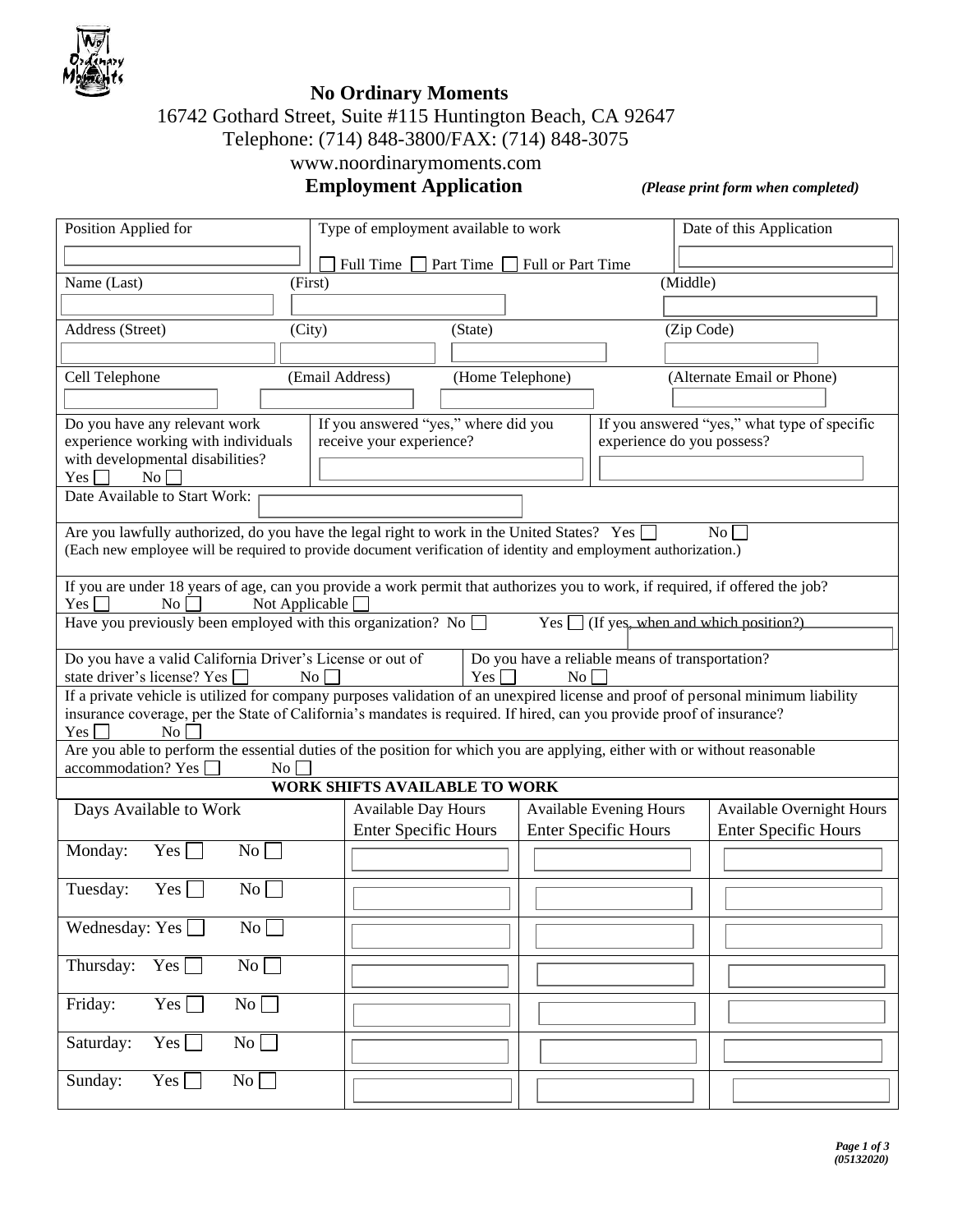#### **FAILURE TO COMPLETE THE ENTIRE WORK EXPERIENCE SECTION THAT REFLECTS YOUR LAST 5 YEARS OF EMPLOYMENT MAY RESULT IN DISQUALIFICATION OF YOUR EMPLOYMENT APPLICATION FOR CONSIDERATION OF EMPLOYMENT WITH NO ORDINARY MOMENTS, INC.**

### **WORK EXPERIENCE**

**Please list your employment experience for the last five (5) years. Please start with your most recent employer. If applicable, you may list work performed on a voluntary basis. Please attach another page, if necessary.**

| Name of current or most recent<br>employer:               |  | Address of current or most recent<br>employer |                             | Website, telephone number and type of<br>business:                                                                                                                                                                                                              |  |  |  |
|-----------------------------------------------------------|--|-----------------------------------------------|-----------------------------|-----------------------------------------------------------------------------------------------------------------------------------------------------------------------------------------------------------------------------------------------------------------|--|--|--|
|                                                           |  |                                               |                             |                                                                                                                                                                                                                                                                 |  |  |  |
| Dates of Employment                                       |  | <b>Currently Employed</b>                     |                             | Reason for leaving, if not currently employed                                                                                                                                                                                                                   |  |  |  |
| To:<br>From:                                              |  | $Yes \Box$<br>No                              | Resignation                 | Other (If other, please explain)<br>$\Box$ Layoff                                                                                                                                                                                                               |  |  |  |
| Full Time $\Box$<br>Part-Time $\Box$<br>Hours Per Week    |  |                                               |                             |                                                                                                                                                                                                                                                                 |  |  |  |
| Current or most recent position(s)                        |  | Describe your job duties                      |                             |                                                                                                                                                                                                                                                                 |  |  |  |
| Your Supervisor's Name                                    |  | Your Supervisor's Position                    | Your Supervisor's Telephone | May we contact your employer?                                                                                                                                                                                                                                   |  |  |  |
|                                                           |  |                                               |                             | $\vert$ No $\vert$<br>Yes                                                                                                                                                                                                                                       |  |  |  |
| Name of Employer:                                         |  | Address of employer                           |                             | Website, telephone number and type of<br>business:                                                                                                                                                                                                              |  |  |  |
| Dates of Employment                                       |  | <b>Currently Employed</b>                     |                             | Reason for leaving, if not currently employed                                                                                                                                                                                                                   |  |  |  |
| To:<br>From:                                              |  | $Yes$ $\Box$<br>$\overline{N_0}$              | Resignation                 | $\Box$ Layoff<br>$\Box$ Other (If other, please explain)                                                                                                                                                                                                        |  |  |  |
| Part-Time $\square$<br>Full Time $\Box$<br>Hours Per Week |  |                                               |                             |                                                                                                                                                                                                                                                                 |  |  |  |
| Position(s)                                               |  | Describe your job duties                      |                             |                                                                                                                                                                                                                                                                 |  |  |  |
|                                                           |  |                                               |                             |                                                                                                                                                                                                                                                                 |  |  |  |
| Your Supervisor's Name                                    |  | Your Supervisor's Position                    | Your Supervisor's Telephone | May we contact your employer?<br>$\overline{N_{0}}$<br>Yes                                                                                                                                                                                                      |  |  |  |
|                                                           |  |                                               |                             |                                                                                                                                                                                                                                                                 |  |  |  |
| Name of Employer:                                         |  | Address of employer                           |                             | Website, telephone number and type of<br>business:                                                                                                                                                                                                              |  |  |  |
| Dates of Employment                                       |  | <b>Currently Employed</b>                     |                             | Reason for leaving, if not currently employed                                                                                                                                                                                                                   |  |  |  |
| To:<br>From:                                              |  | $No \Box$<br>$Yes \Box$                       | Resignation                 | $\Box$ Layoff<br>Other (If other, please explain)                                                                                                                                                                                                               |  |  |  |
| Full Time [<br>Part-Time<br>Hours Per Week                |  |                                               |                             |                                                                                                                                                                                                                                                                 |  |  |  |
| Position(s)                                               |  | Describe your job duties                      |                             |                                                                                                                                                                                                                                                                 |  |  |  |
| Your Supervisor's Name                                    |  | Your Supervisor's Position                    | Your Supervisor's Telephone | May we contact your employer?                                                                                                                                                                                                                                   |  |  |  |
|                                                           |  |                                               |                             | $\vert \text{No} \vert \text{S}$<br>Yes                                                                                                                                                                                                                         |  |  |  |
|                                                           |  |                                               |                             | FAILURE TO COMPLETE THE ENTIRE EMPLOYMENT APPLICATION AND/OR OMISSIONS MAY RESULT IN<br>DISQUALIFICATION OF YOUR EMPLOYMENT APPLICATION FOR CONSIDERATION OF EMPLOYMENT.<br>ENSURE YOUR EMPLOYMENT APPLICATION IS LEGIBLE, COMPLETE AND SIGNED (3 PAGES TOTAL). |  |  |  |